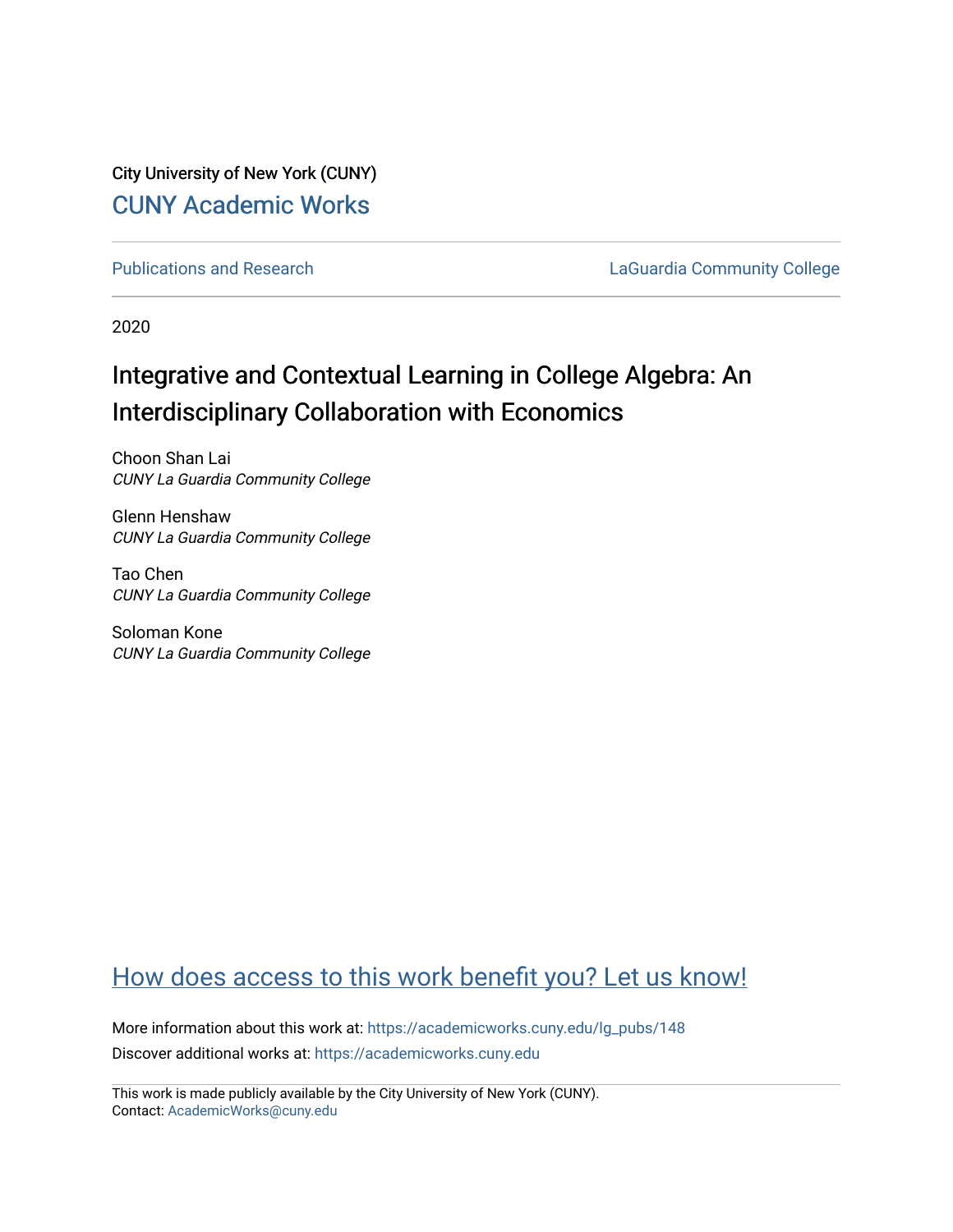# **INTEGRATIVE AND CONTEXTUAL LEARNING IN COLLEGE ALGEBRA: AN INTERDISCIPLINARY COLLABORATION WITH ECONOMICS**

Choon Shan Lai *CUNY LaGuardia Community College* clai@lagcc.cuny.edu

Glenn Henshaw *CUNY LaGuardia Community College* ghenshaw@lagcc.cuny.edu

Tao Chen *CUNY LaGuardia Community College* tchen@lagcc.cuny.edu

Soloman Kone *CUNY LaGuardia Community College* skone@lagcc.cuny.edu

#### **ABSTRACT**

Many students consider mathematics too abstract and useless for their academic and career goals. Meanwhile, instructors in quantitative disciplines such as economics find many students mathematically underprepared for their courses. The disconnect between students' perceptions of the utility of mathematics and their life and career may have contributed to some of the under-performance in learning mathematics. Addressing this problem requires collaboration across disciplines to develop an understanding of each other's needs, more specifically to develop an integrative platform that allows students to apply mathematical skills in interdisciplinary contexts (Ganter & Barker, 2004). We collaboratively designed and implemented an integrative platform that includes creation of assignments and resources that contextualize the course in College Algebra with applications of economics, facilitation of frequent interdisciplinary dialogues among faculty members, creation of a course pair, and expansion of the platform to include 15 sections of College Algebra. This paper describes the process of the design and implementation of the platform.

**KEYWORDS** integrative, contextual learning, interdisciplinary, college algebra, economics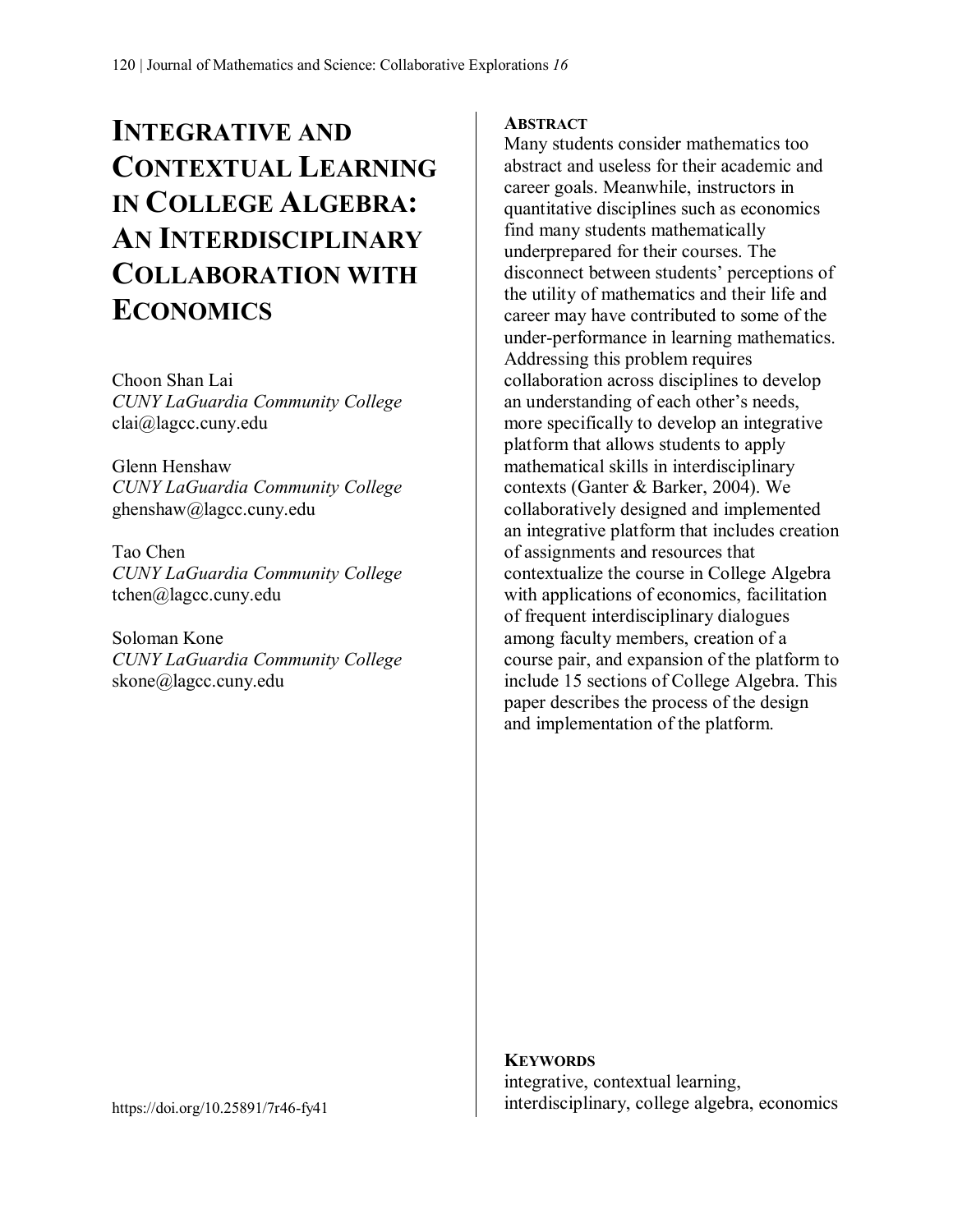LaGuardia Community College (LaGuardia), with an enrollment of about 20,000 students, is part of the City University of New York (CUNY) system. The course discussed here, College Algebra and Trigonometry, hereafter referred to as College Algebra, is a required core course for most majors at LaGuardia. This includes many non-STEM majors such as Business, Tourism and Hospitality, Fine Arts and Design, and Commercial Photography. Approximately 40 sections of College Algebra are offered each semester. Many students consider this course to be too abstract and useless for their academic and career goals.

Meanwhile, instructors in quantitative disciplines such as economics find that many of their students are mathematically underprepared. Instructors find themselves devoting class time to teaching basic mathematics concepts and skills. Students are often late to discover that college algebra concepts and skills are in fact useful for advancing their academic and career goals.

This disconnect between students' perception of the utility of college algebra at different stages of their academic career is not just a problem at LaGuardia Community College. It is a problem observed nationwide, and combating this problem requires meaningful collaboration between partner disciplines (Ganter & Barker, 2004).

The main objective of our project was to make mathematics accessible, useful, and relevant to students while also developing their understanding of economics. Our project included creating mathematics assignments involving contexts in economics, piloting these assignments in a sizable number of College Algebra sections, and developing a course pair (defined below) between College Algebra and Microeconomics to help facilitate the use of these assignments. During the process, we held interdisciplinary conversations between mathematics and economics faculty, used surveys to gather information about the mathematical needs of students in introductory economics courses, developed a curriculum map of economics and mathematics courses at LaGuardia, utilized mathematics instructional resources in economics courses, and conducted a workshop to train mathematics faculty members to use the newly developed instructional platform before scaling up the use of the platform in all sections of College Algebra. These project activities are described in detail below.

#### **Literature Review**

Philosophers, educators, and social scientists have long been linking relevance of education to students' motivation to learn (Karabenick & Urdan, 2014; Lazowski & Hulleman, 2016; Albrecht & Karabenick, 2017; Albrecht & Karabenick, 2018). The National Research Council's Committee on Increasing High School Students' Engagement and Motivation to Learn (NRC, 2004) recommended the need for instructional programs to be relevant to and build on students' cultural backgrounds and personal experiences and to provide opportunities for students to engage with authentic tasks that have meaning in the world outside of school. "Relevance interventions" that inject an element of relevance into course curricula have resulted in promising, positive effects on academic achievement and motivation (Karabenick & Urdan, 2014; Lazowski & Hulleman, 2016). Although some recent work has produced null to negative results (Albrecht & Karabenick, 2017), academicians increasingly recognize the importance of contextual learning or situative learning, emphasizing how a person learns a particular set of knowledge and skills and the situation or a context in which a person learns (Lave and Wenger, 1991; Putnam and Borko, 2000). By providing meaningful contexts or situations that are relevant to students, contextual learning or situative learning allows students to construct the meaning of what they learn based on their own experiences.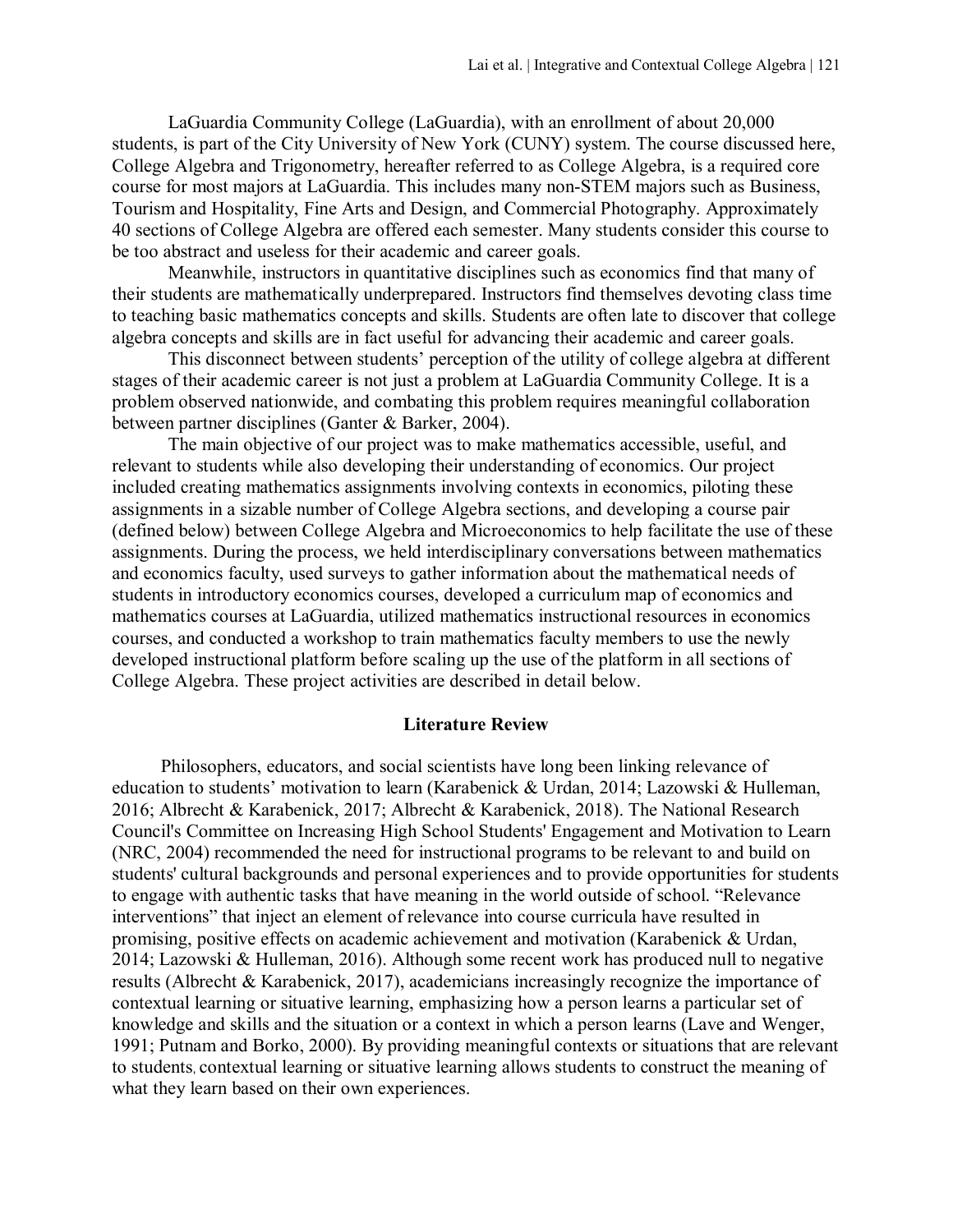This conceptual framework leads to integrated, interdisciplinary learning, also called connected learning, that incorporates contexts from different disciplines into a particular subject matter. In our case, the subject is mathematics. Many educators acknowledge the natural overlaps between mathematics and other disciplines in terms of real-world events. "Integrating mathematics and science shows students how applicable mathematics is in the natural world. They are using mathematics to make sense of the world around them," (Frykholm, & Glasson, 2005, p. 132). Our project is rooted in this framework by incorporating economics contexts in mathematics assignments.

Prior studies have found some positive effects of integrative approaches in STEM subjects on students' achievement and motivation (Riskowski et al., 2009; Sanders, 2009). While evidence of the effectiveness of an integrative approach on academic performance in mathematics is not as abundant, Farrior et al. (2007) found that this type of instruction could help students better understand real-world applications of mathematics. The increased intrinsic motivation may improve students' academic performance in the end (Farrior et al., 2007). Research on the effects of integrative and contextual learning on mathematics subjects has been limited, and mathematics is the STEM subject that benefits the least from these approaches (Becker & Park, 2011). The data that will be collected in the later stages of our project will add insight to this emerging field of research.

#### **Creating Assignments**

In the early 2000's, the Mathematical Association of America's (MAA) Curriculum Foundation Project (CF) led an effort to achieve the goal of increasing students' perception of the utility of college algebra (Ganter & Barker, 2004). Through a series of disciplinary workshops, participants learned about the mathematical challenges faced by partner disciplines (Ganter & Barker, 2004). The MAA recommended that direct and purposeful connections should be made between lower mathematics courses and introductory courses in other disciplines. With the use of the appropriate technology, mathematical modeling should be used to help students develop the necessary problem solving and communication skills for success in partner discipline fields (Ganter & Barker, 2004).

With the goal implementing the MAA's recommendations to improve lower level mathematics courses, the National Consortium for Synergistic Undergraduate Mathematics via Multi-institutional Interdisciplinary Teaching Partnerships (SUMMIT-P), a National Science Foundation (NSF) funded project, was formed. As part of the SUMMIT-P project, mathematics faculty in each member institution conducted discussions with partner disciplines (Hofrenning et al., 2020). At LaGuardia, two mathematics faculty members partnered with two economics faculty members to understand how College Algebra could be redesigned to help students studying economics.

Our project started with interdisciplinary conversations to understand the mathematical needs of students enrolled in economics courses. We held multiple face-to-face discussion sessions between the mathematics and economics faculty. Similar to the structure of CF workshops, faculty in economics curated a "wish list" of mathematics topics. We also referred to two reports from the CF project (Ganter & Barker, 2004; Ganter & Haver, 2011) focusing on economics to develop the following list of topics that students need to be successful in introductory economics courses at LaGuardia: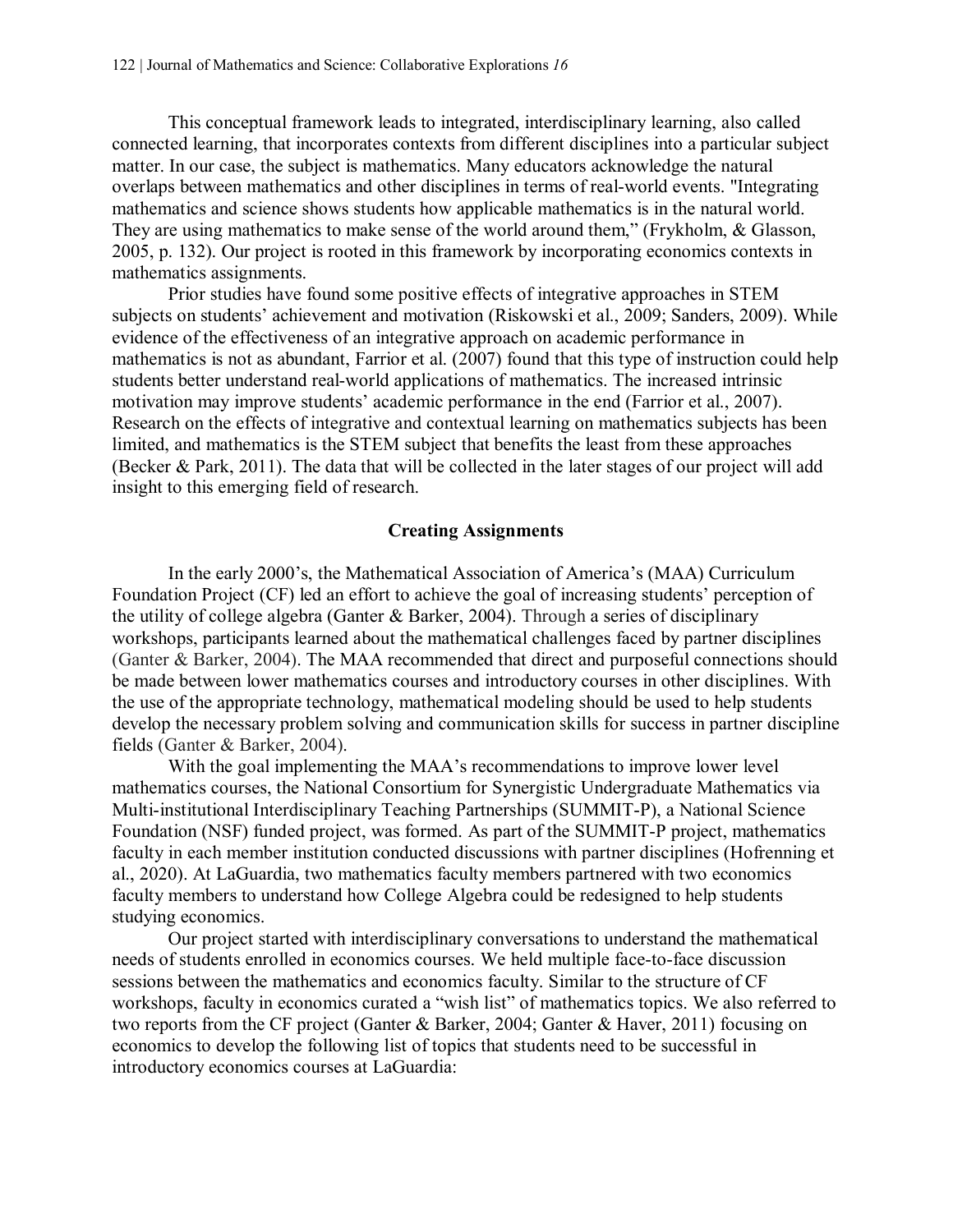- using basic arithmetic and algebraic skills such as equations and algebra, effects of changing parameters in linear equations,
- calculating areas of relatively simple geometric figures,
- plotting numbers and graphs, interpreting graphs,
- linear data and graphs, exponential data and graphs,
- graphing and interpreting linear equations, including understanding the slope of a line,
- solving simultaneous linear equations,
- total/average/marginal concepts,
- exponential functions.

In addition to the above list, we identified topics specific to the needs of LaGuardia students including absolute value inequalities, rational functions, and trigonometric functions. After the discussions, the economics faculty presented a full list of mathematical topics along with some detailed economics examples that could be used to illustrate the topics. The list can be found in Appendix A.

These discussion sessions helped us collect information on the mathematical needs of students in economics courses at LaGuardia and find connections between mathematics and economics. The conversations led us to a better understanding of the challenges inherent in knowledge transfer across disciplines. For example, presentation styles and notations differ significantly between disciplines. As a result, in order to develop a deeper understanding of the partner discipline's presentation style and how certain concepts appear in both disciplines, as well as other challenges students face when applying mathematics concepts and skills in economics contexts, the mathematics faculty visited the economics courses from time to time.

#### **Input from Economics**

In addition to discussions between the mathematics and economics faculty, we also gathered other data to help understand students' mathematical needs in economics courses. We conducted preliminary surveys on students' attitudes toward mathematics and the extent to which they connected mathematics with economics. We also conducted a preliminary assessment in an economics course to identify students' common weaknesses in mathematics.

From the previously mentioned interdisciplinary faculty conversations and class observations, we found that many students in economics courses struggled with quantitative skills. Many had trouble with the basics such as understanding tables, creating and interpreting graphs, and even working with fractions, decimals, and percentages. As a result, many students were not able to develop the ability to explain and apply quantitative concepts and interpret results, which are highly valued skills in economics. Such students needed a variety of basic mathematical knowledge to successfully complete their economics courses. We aimed to further study this issue in two steps. First, we assessed students' attitude towards mathematics and identified weaknesses in mathematical skills that are relevant to economics courses. Second, we intervened in an economics course by incorporating guided mathematics exercises and explicitly making the connection between these mathematical skills and relevant economics topics.

At the beginning of the semester, to identify students' mathematical weaknesses, all students in a microeconomics class took a diagnostic online mathematics pretest (see [https://bit.ly/33n3h2m\)](https://bit.ly/33n3h2m). The test was designed by faculty at Syracuse University as a general mathematics pre-assessment for economics students. No previous knowledge of economics is necessary to take this test. Mathematics skills that are assessed include fractions, decimals,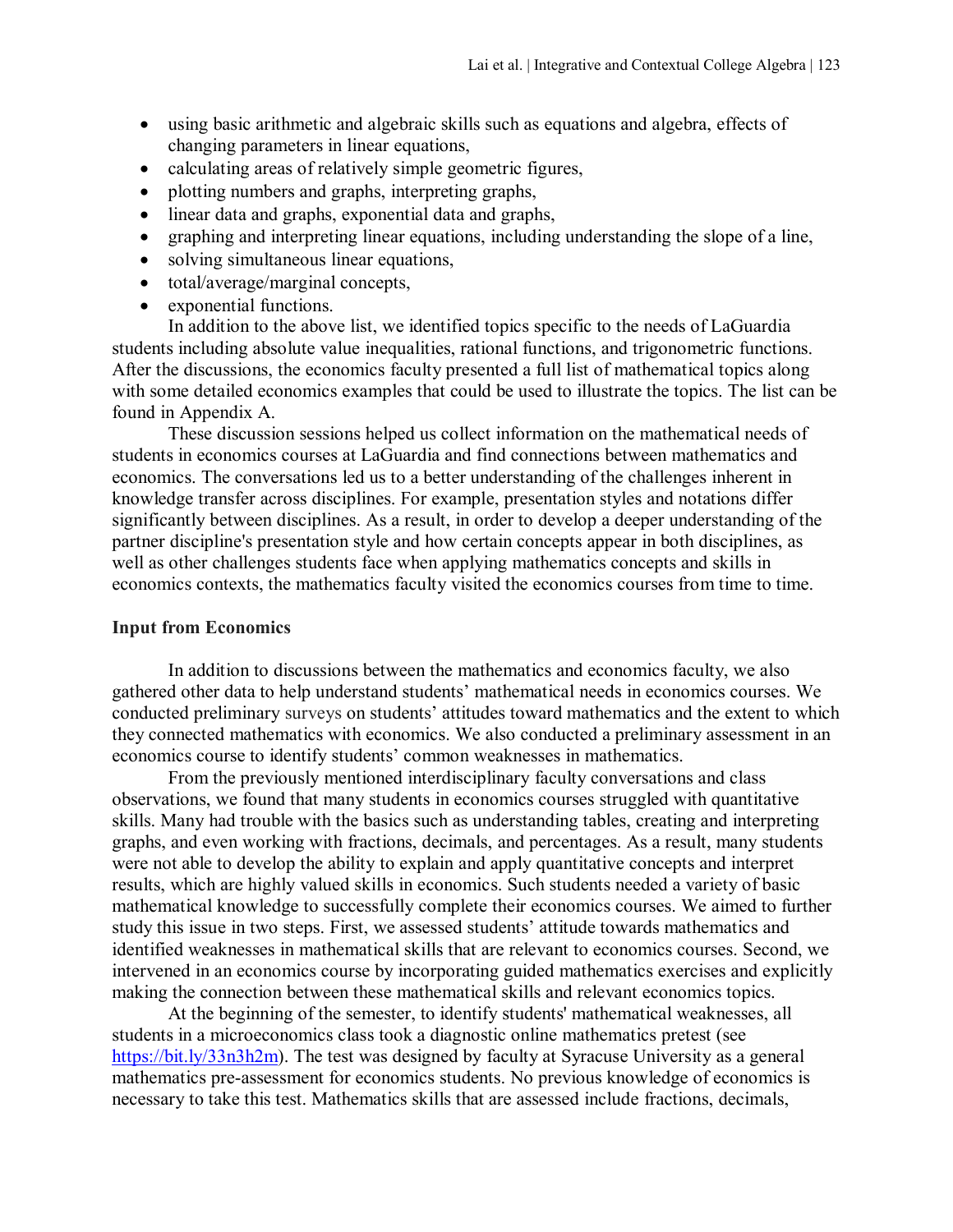percentages, ratios, proportions, graphs, linear and nonlinear relations, and basic algebra. We then mapped these basic mathematical skills to each microeconomics topic in the course syllabus. For each lesson, we listed both the economics and mathematical goals. We also experimented with an intervention strategy using guided mathematics exercises. A self-tutorial platform, Khan Academy (Khan Academy, 2018), was used for guided exercise to help students work on their weaknesses, as identified in the pre-assessment, and to apply basic mathematical skills, such as algebra, to the analysis and interpretation of quantitative information in the context of microeconomics. Students were required to watch short videos and complete weekly assignments on the Khan Academy website.

Qualitative and quantitative data on students' performance and attitudes towards mathematics were collected at the beginning and at the end of the semester. Students completed pre and post attitude surveys to determine if they were able to make the connections between their mathematical skills and what they were learning in the microeconomics course. A performance comparison was also conducted to ascertain the effectiveness of the intervention, using guided mathematics exercises. In terms of performance, the grade distributions of the class that had not been given guided exercises in spring 2017 (no intervention) and the class that had been given guided exercises in spring 2018 (with intervention) were collected and compared. From the data, there was no significant difference between the two grade distributions. However, the intervention did help some students recognize the relevance of mathematics to microeconomics as evidenced by the following comments by students in the 2018 group: *Comment 1*: "The math that was required was not difficult but needed practice to remember. The math tutorials were crucial in equipping me with the necessary math tools for understanding microeconomics."

*Comment 2*: "I believe that in order to be successful in this course, you would need to have a good understanding of elementary math."

*Comment 3*: "The class helps me to see the usefulness of math in our life. We are using math to solve the problems in our life, and it is really helpful."

*Comment 4*: "Microeconomics is totally related to the math, so students should take MATH115 or 120 before this class."

*Comment 5*: "Being the type of student that strongly despises math, it is being so present in the microeconomics curriculum absolutely deterred me from the subject. My brain simply rejects the field of math. It is obviously up to me to rectify this behavior and put some efforts. But I do wish we were to study the field of economics with math."

## **Key Elements in the Design of Assignments**

Through conversations with other mathematics instructors, we identified the following challenges when designing, implementing, and evaluating assignments that incorporated interdisciplinary contexts: (a) it is very time-consuming to find meaningful real-life problems to embed in mathematics teaching; (b) there is limited class time for students to develop a minimal level of familiarity with the interdisciplinary topics; (c) instructors need some training to design project assignments that address the components of one of LaGuardia's assessed core competencies, namely inquiry and problem-solving.

Noting these challenges faced by mathematics faculty members in general, we designed assignments with the intention that they eventually be used by all sections of College Algebra. In order to ensure a smooth scaling up of our platform of content to more sections in the later stage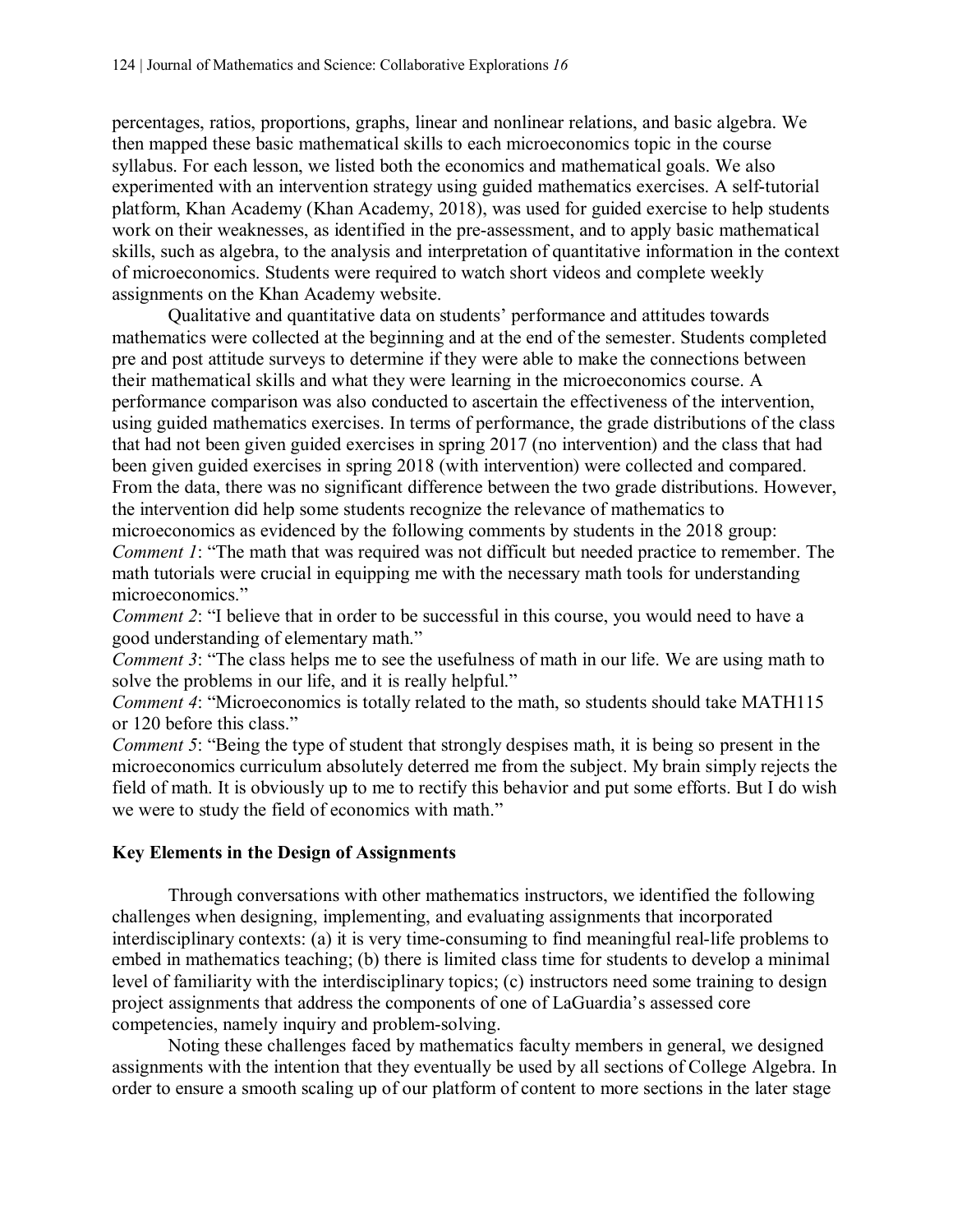of the project, the content of the assignments should be accessible to all students and instructors. Very few College Algebra students and instructors have backgrounds in economics. With this in mind, we incorporated three pillars when designing our projects—relevance, scaffolding, and emphasis on written ability.

#### *Relevance*

Project assignments should be relevant to students with different academic backgrounds. We should motivate each mathematics and economics concept with real-world examples drawn from student life or subjects they are familiar with or can readily relate to.

#### *Scaffolding*

Faculty should be able to use our content with minimum preparation. In addition, we want our project assignments to be self-contained so that students can work independently if they need to. To this end, we scaffold our content. First, each project starts with small group discussions among students. Faculty members can then orient the class with the project topic through a class discussion. Students will have a chance to express their opinions about the key issues addressed in the assignment during the discussion. This sort of personalization will improve student motivation by giving them a sense of ownership over the topic. The group discussions also include technology demonstrations in the form of simple web-apps. Instructors can demonstrate these applications to help students develop intuition about the quantitative aspects of a project. Students can also play with these applications at home. These applications offer students a hands-on introduction to the topic and terminology without requiring them to fully understand the underlying mathematics. An example of one of our web-apps is an activity called Price and Profit (Henshaw, 2019). By varying parameters such as fixed and variable costs, students can see how prices are related to profits. In order to facilitate out-of-classroom learning, for each project assignment, we provide links to a set of videos on an online platform that demonstrate key concepts and techniques of mathematics and economics. Students can practice with the content presented in these videos by doing short sets of accompanying exercises. These sets of short-answer questions are graded automatically so students receive instant feedback.

#### *Emphasis on Written Ability*

The final component of each project assignment is an essay prompt which gives students an opportunity to communicate their ideas in writing. The essay is important because it helps students to self-identify areas of confusion or conceptual misunderstanding. It also allows students to meaningfully reflect on the opinions they expressed during the initial class discussion. Written communication makes an assignment memorable and engages students' quantitative reasoning skills.

#### **Sample Assignment**

Students apply quadratic functions and vertex formulas to maximize profit and revenue and minimize cost in one assignment we developed (see Appendix B). Topics such as profits, revenues and costs are relevant to many students enrolled in College Algebra as many of our students are business majors or are interested in starting their own business. LaGuardia has a relatively large percentage of non-traditional students, many of whom have experience working in or owning a business. We also attempt to emphasize the relevance of mathematical concepts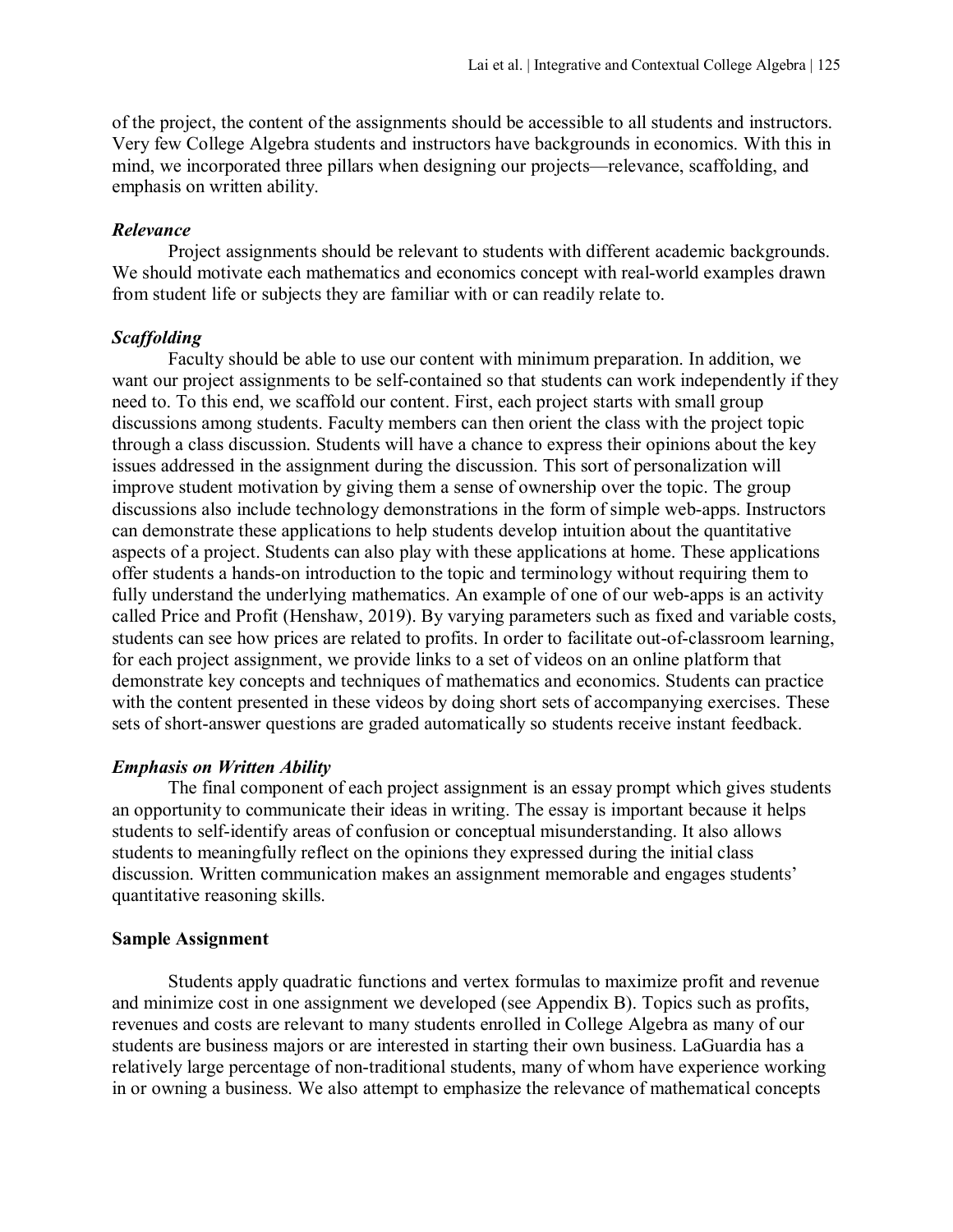by incorporating role-playing and using real-life examples. Students are asked to imagine themselves as an executive of a hypothetical smart phone company with a name that reminds students of a very familiar smart phone, the iPhone.

Because students and course instructors may not have rigorous backgrounds in economics, we scaffold the assignments. Students are introduced to economics concepts with question prompts as well as with video clips. They are guided though the activity with problems that require short answers. For example, students are introduced to the concepts of profit, revenue, and cost through the first few question prompts. Students watch video clips that explain these economics concepts and how quadratic functions and vertex formulas can be applied to the problem situation. They complete short online exercises requiring the use of quadratic functions and vertex formulas. By the end of the assignment, students are expected to solve more complex questions. For example, they are asked to solve a couple of maximization problems by applying quadratic functions and vertex formulas in the given scenario.

Finally, students are asked write an essay. Students are expected to include their answers to all of the questions in the assignment in the essay. By communicating their answers in writing rather than merely solving mathematical equations, students learned to integrate mathematics in an interdisciplinary context rather than through seemingly meaningless symbolic manipulations.

#### **Implementation of the Assignments**

At LaGuardia, College Algebra is one of the mathematics courses which assesses students' inquiry and problem-solving skills, one of the three core competencies in LaGuardia's general education program (see [https://www.laguardia.edu/assessment/\)](https://www.laguardia.edu/assessment/). The assessment is based on two to three required project assignments in which students are expected to apply mathematics knowledge to solve real world problems. The assignments we created help the mathematics faculty meet the requirements of this assessment. In part, as a result, the faculty are receptive to using our instructional platform.

As we did not expect all instructors to have an economics background, we offered a workshop to share the philosophy and help with the implementation of the projects. Twenty-six mathematics instructors attended the workshop. Throughout the workshop, the issues and strategies for implementing assignments were fully discussed. Participants cited time constraints as an issue. The additional amount of time needed to guide students through the completion of an interdisciplinary integrative assignment could result in instructors not being able to cover the entire course curriculum as required by the department. Furthermore, participants observed that many students were predisposed to perceive mathematics as a standalone subject and consider mathematics assignments that integrated contexts from another discipline as "extra work". Nevertheless, participants in the workshop agreed that integrative projects help students develop confidence and broaden their awareness. They suggested that these assignments should be assigned early in the semester whenever possible when both instructors and students were less busy and less stressed. They also suggested that instructors should provide students with guidance on the economics context and the available resources for completing the assignments. They also suggested that if these projects were given as group assignments, formal group roles should be assigned and each student should be held accountable.

During the workshop, we briefly described the SUMMIT-P project and LaGuardia's involvement in the project. We outlined the philosophy and goals of the SUMMIT-P project and demonstrated to participants how to import these projects into an online course platform. In order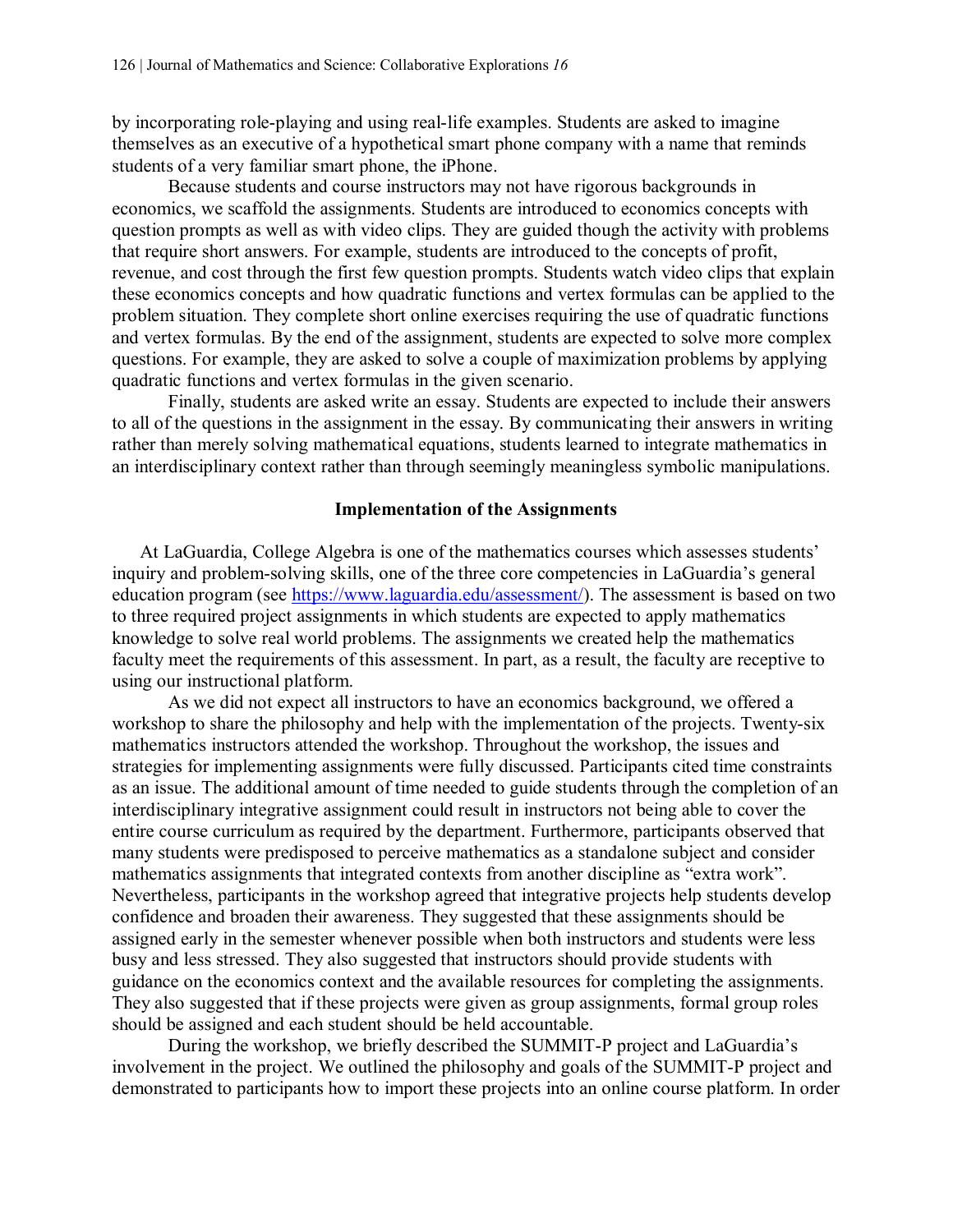to gain insight into the student experience, workshop participants completed the project assignments in groups. Most participants agreed that these projects were appropriate for students in College Algebra and aligned with LaGuardia's inquiry and problem-solving core competency. In Spring 2019, these project assignments were piloted in 15 out of approximately 40 sections of College Algebra. The workshop was supported by the Center of Teaching and Learning at LaGuardia and CUNY Open Education Resources Initiatives (see [https://www.cuny.edu/libraries/open-educational-resources/\)](https://www.cuny.edu/libraries/open-educational-resources/).

#### **Learning Community: A Course Pair**

In order to further expand the context of economics within the College Algebra curriculum, we developed a learning community in the form of a course pair between College Algebra and Microeconomics. The assignments we developed were incorporated into the course pair. Different higher education scholars and practitioners define learning communities differently. LaGuardia's learning communities are essentially curricular learning communities. The same group of students enroll in two or more courses from different disciplines thematically linked in such a way that students find increased coherence and integration across these courses (Lenning & Ebbers, 1999). At LaGuardia, this type of learning community is called a course pair if it consists of two courses and is called a course cluster if there are more than two courses involved. Students enrolled in the pair are to take both courses in the same semester.

A learning community that links courses and enrolls the same cohort of students has been found in previous research to help improve students' experiences in those courses, thus nurturing positive attitudes toward the subject matters (Lenning & Ebbers, 1999). The initial stage of developing our course pair involved reviewing the syllabi of both courses to map topics and timelines (see Table 1). The goal was to incorporate the context of microeconomics in College Algebra whenever possible. After the review, project assignments were designed for five chosen topics in College Algebra (see the Creating Assignments section above and Appendix B). The points in the semester at which the projects were assigned were carefully chosen so that the College Algebra topics aligned with the corresponding topics covered in Microeconomics. This helped to ensure that students were familiar with the related topics in Microeconomics while working on the projects in College Algebra. Students received course grades for the assignments in College Algebra.

The major challenge we faced when launching our course pair was enrollment. Due to low enrollment, we were not able to offer the course pair in Fall 2017 and Spring 2018 as we had initially planned. However, we successfully offered the course pair in Fall 2018 after adapting a strategy we learned from a SUMMIT-P project partner institution, Saint Louis University (SLU).

In April 2018, the LaGuardia SUMMIT-P team conducted a site visit to SLU, where we visited Professor Mike May and his project team. Similar to LaGuardia, SLU was also incorporating business and economics contexts in activities and assignments in College Algebra and Calculus. While visiting SLU, we learned that professional academic advisors promoted the newly-designed, SUMMIT-P-inspired college algebra course to students.

Learning from SLU's example, the LaGuardia team shared our project efforts with program directors and academic advisors. In particular, we promoted the course pair to Accelerated Study in Associate Programs (ASAP) at LaGuardia, a program that provides resources such as advising and financial assistance to help students complete their associate degree programs as soon as possible. This approach resulted in increased advisors' awareness of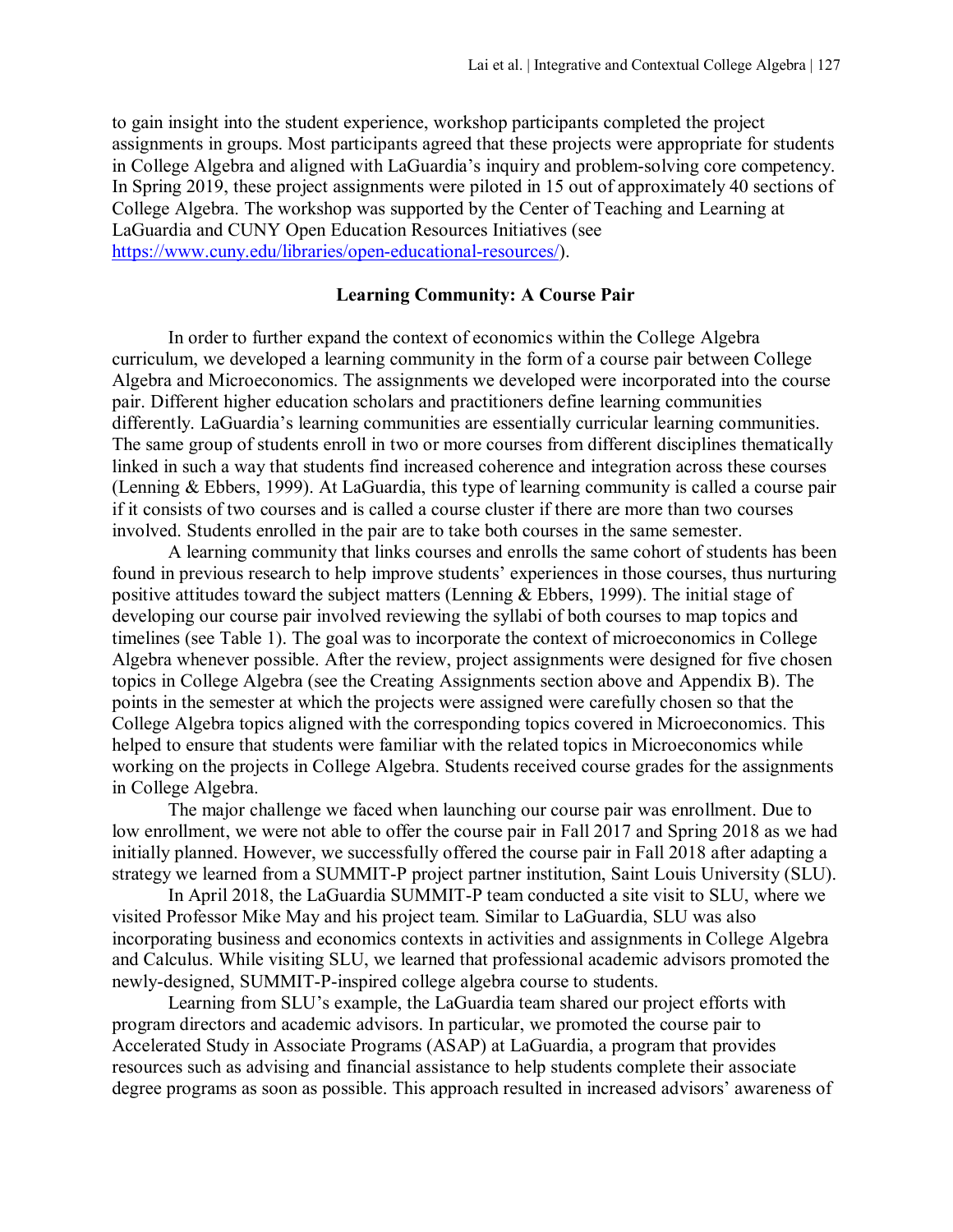the pair and its mission and benefits. Conversations with students and advisors at ASAP led to the identification of several problems: (1) students were typically told that these two courses were "very difficult," thus it was not advisable to take them together, (2) many students took College Algebra several semesters before they took economics courses, and (3) students were advised to take other mathematics or statistics courses instead of College Algebra for the purpose of transfer. After being made aware of these problems, we worked closely with advisors to help ameliorate some of these issues. Our efforts paid off and we were finally able to fill the pair with 29 students in each course section in fall 2018.

## **Table 1**

| <b>Topics in College Algebra</b> | <b>Topics in Microeconomics</b>                                                                                                                                |
|----------------------------------|----------------------------------------------------------------------------------------------------------------------------------------------------------------|
| linear equations                 | equations of demand and supply curves                                                                                                                          |
| system of linear equations       | market equilibrium                                                                                                                                             |
| difference quotient              | marginal value (marginal cost, marginal<br>revenue, marginal product, marginal utility);<br>elasticity                                                         |
| operations of polynomials        | cost function, production function in polynomial<br>functions                                                                                                  |
| quadratic functions              | cost and revenue functions                                                                                                                                     |
| rational functions               | cost function, production function in rational<br>function                                                                                                     |
| inverse function                 | converting demand/supply functions where the<br>price depends on the quantity<br>demanded/supplied                                                             |
| exponential function             | compound interest; growth in macroeconomic<br>variables such as GDP, price level and others.<br>Exponential consumer utility function                          |
| exponential equations            | consumer preferences                                                                                                                                           |
| logarithmic functions            | compound interest; growth in macroeconomic<br>variables such as GDP, price level; logarithmic<br>production function; logarithmic consumer<br>utility function |
| logarithmic equations            | consumer preferences; production decision                                                                                                                      |

*Curriculum Mapping Between College Algebra and Microeconomics*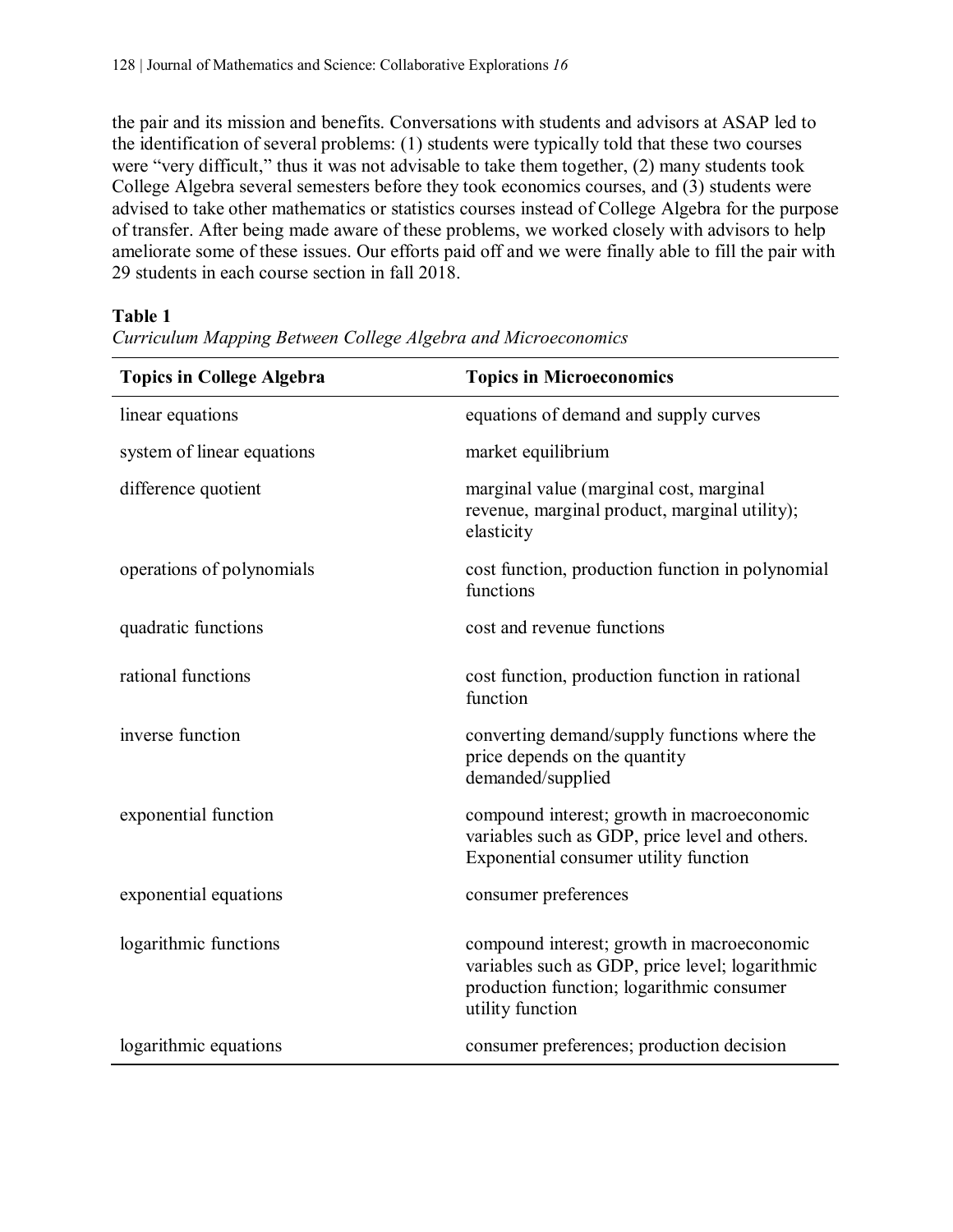### **Course Pair Design**

There were a few key elements essential to successfully implementing a course pair: (a) developing a sense of community across both courses, (b) maintaining regular communication between faculty members, (c) using similar language across disciplines and sharing resources, and (d) integrating the context in activities and assignments completed inside and outside the classroom. In order to support the sense of community in the pair, instructors in both sections frequently reminded students of the connection between topics and assignments in both courses. In addition, instructors of both courses communicated frequently to detect and discuss issues arising from the implementation so that we could fine-tune quickly. Each instructor used the partner instructor's nomenclature and integrated their course's resources whenever possible. This helped students to transfer contexts from one discipline to another more smoothly.

Also, co-curricular activities took place from time to time to further reinforce the economics context. For example, we organized a trip to the gold vault of the Federal Reserve of New York (FRBNY). FRBNY provided free guided tours for school groups, therefore it was logistically and economically accessible. Students were able to learn about the role of the Federal Reserve System and currency policies. More importantly, students learned about the importance and relevance of quantitative skills in economics policy-making. In addition, we also mentored a team of students in the course pair to compete in Math is Everywhere, a college-wide competition in which participating teams develop a research presentation that integrates mathematical skills with other disciplines. Our team developed the presentation "Quantifying Effects of a Minimum Wage," in which they applied college algebra skills to explain the quantitative implications of having a minimum wage. Last but not least, students in the course pair displayed their work at the annual LaGuardia Learning Community Showcase. These activities were very well-received. These opportunities further emphasized to students the importance and relevance of quantitative skills.

#### **Discussions and Future Work**

To date, we have created a series of college algebra assignments with economics contexts, experimented with these assignments in 15 out of approximately 40 sections of College Algebra at LaGuardia and also used the assignments in a course pair of College Algebra and Microeconomics. Throughout the process we learned that knowledge transfer across disciplines is not as straightforward as we had imagined. For example, both faculty members and students had difficulty switching between different notations and definitions used to refer to the same concept. We also observed that many students were not very motivated to complete the interdisciplinary integrative assignments because they tended to be more challenging and, perhaps more importantly, students had traditionally believed that mathematics was a standalone subject and perceived projects that integrated mathematics with another course discipline as unnecessarily burdening. We also speculated that other possible reasons were that students needed to take part in more in-class discussions, needed more guidance from instructors on how to complete the assignments, and needed more information on the economics concepts in each assignment as compared to regular assignments. In other words, they found it difficult to transfer knowledge from one discipline to another.

It was challenging for faculty to devote more time to these assignments as compared to their regular activities and assignments while also fulfilling department-related curriculum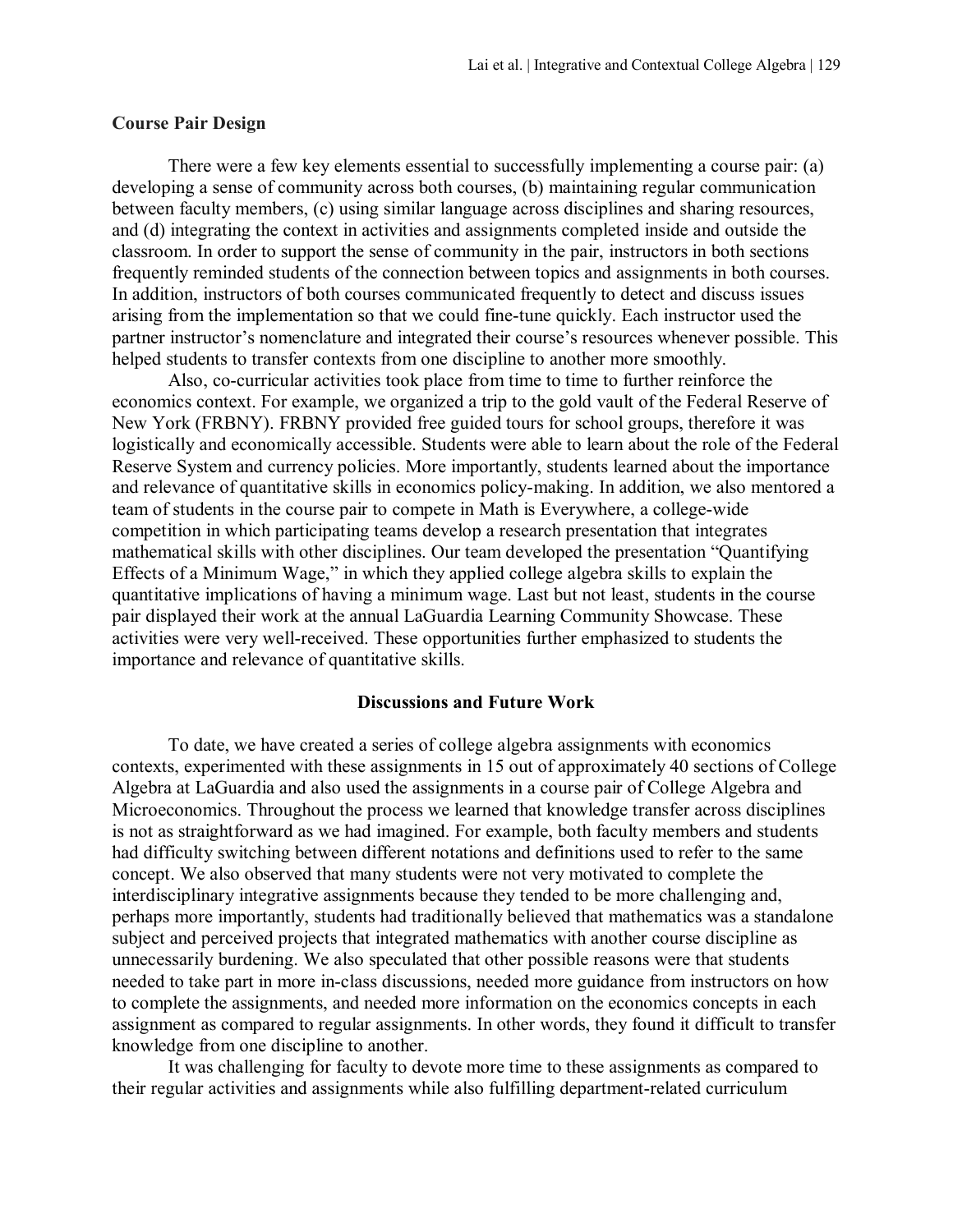requirements. In addition, as most mathematics faculty members did not have much of a knowledge base for economics, it was challenging for faculty members to enrich the economics context with narratives and stimulate dynamic student engagement in class discussions.

We also found that learning communities such as a course pair, while useful in reinforcing the connection between mathematics and other disciplines, could also present challenges. Other than issues surrounding enrollment as described above, the performance of many students in the pair was worse than that of standalone courses. One of the reasons for this could be sample selection bias. As mentioned above, many students at LaGuardia tended to take College Algebra several semesters before they take Microeconomics. Those who waited until later semesters to take College Algebra might have been students who were weaker in mathematics and feared the subject the most.

We have continued to fine-tune our project to address the above challenges. First, we have converted notations and definitions in the assignments to better match what is used in economics. For example, in a demand curve, the Y variable in College Algebra typically denotes the price while the variable P is used in economics. Similarly, the X variable is used to denote the quantity in College Algebra while the variable Q is used in economics. We are encouraging College Algebra instructors to help students translate between the two sets of variables. Second, in order to mitigate issues related to the lack of economics background among students and mathematics faculty members, we are contemplating a crash course in sections of College Algebra taught by a guest economics faculty member twice during the semester. These crash courses may provide opportunities for students to solidify their understanding of the relationships between mathematics concepts and skills and the economics concepts in the assignment. Moreover, the guest lecturer could share narratives with the class that further enrich the context. Third, we are also contemplating making a collection of narratives on the economics concepts covered in the assignments readily available to mathematics faculty who teach College Algebra. Fourth, we plan to include extra-curricular activities such as those mentioned above to further raise awareness among students that mathematics is not just a standalone academic subject but is applicable to many fields and disciplines.

Despite all of the challenges outlined above, we found, through questionnaires and conversations with faculty members and students, that students in our SUMMIT-P college algebra project seemed to have an increased appreciation for the relevance and usefulness of mathematics. In the near future, piloting these assignments in more sections of College Algebra will allow us to quantitatively assess the effectiveness of these integrative projects. In particular, we believe the following research questions are worth investigating:

- What are students' perspectives on mathematics in relation to their academic and career goals?
- How does the experience of applying mathematics to solve real world problems change students' attitudes towards mathematics and mathematics learning?
- How has the pilot affected students' performance in current and future mathematics courses?

The data we collect will shed light on these questions. Moreover, we will collect feedback from course instructors and continually update these integrative projects to better accommodate the needs of both instructors and students.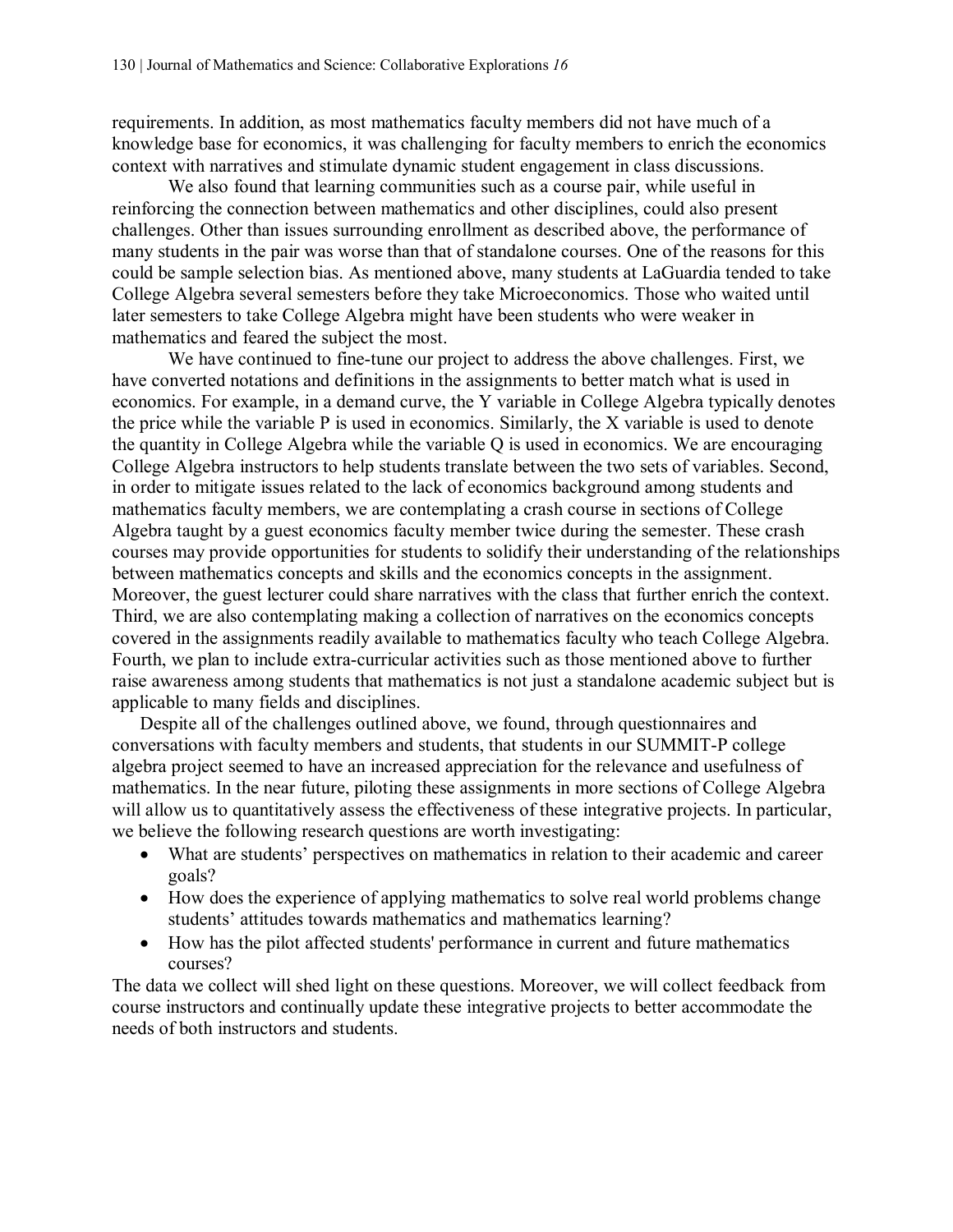#### **Acknowledgment**

This paper was developed in part through the project *Collaborative Research: A National Consortium for Synergistic Undergraduate Mathematics via Multi-institutional Interdisciplinary Teaching Partnerships* (SUMMIT-P, [www.summit-p.com\)](http://www.summit-p.com/) with support from the National Science Foundation, EHR/IUSE Lead Awards 1625771, 1822451, 1942808. The opinions expressed here are those solely of the authors and do not reflect the opinions of the funding agency.

#### **References**

- Albrecht, J. R., & Karabenick, S. A. (2017). *Opening the file drawer for innovation in task value intervention*. Organized symposium at the American Educational Research Association, San Antonio, TX.
- Albrecht, J.R., & Karabenick, S.A. (2018). Relevance for learning and motivation in education, *Journal of Experimental Education, 86* (1), 1 – 10.
- Becker, K., & Park, K. (2011). Effect of integrative approaches among science, technology, engineering and mathematics (STEM) subjects on students' learning: A preliminary metaanalysis. *Journal of STEM Education: Innovations and Research, 12*, 23 – 37.
- National Research Council and Institute of Medicine. (2004). *Engaging schools: Fostering high school students' motivation to learn*. The National Academies Press. <https://doi.org/10.17226/10421>
- Farrior, D., Hamill, W., Keiser, L., Kessler, M., LoPresti, P., McCoy, J., Pomeranz, S., Potter, W., & Tapp, B. (2007). Interdisciplinary lively application projects in calculus courses. *Journal of STEM Education, 8*(3&4), 50 – 61.
- Frykholm, J., & Glasson G. (2005). Connecting science and mathematics instruction: Pedagogical context knowledge for teachers. *School Science and Mathematics 105*(3), 127 – 141.
- Furner, J., & Kumar, D. (2007). The mathematics and science integration argument: A stand for teacher education. *Eurasia Journal of Mathematics, Science & Technology*, *3*(3), 185 – 189.
- Gutherie, J.T., Wigfield, A., & VonSecker, C. (2000). Effects of integrated instruction on motivation and strategy use in reading. *Journal of Educational Psychology, 92*, 331 – 341.
- Ganter, S. & Barker, W. (Eds.). (2004). *The curriculum foundations project: Voices of the partner disciplines*. Washington, DC: Mathematical Association of America.
- Ganter, S. & Haver, W. (Eds.). (2011). *Partner discipline recommendations for introductory college mathematics and the implications for College Algebra*, MAA Reports. Washington, DC: Mathematical Association of America.
- Henshaw, G. (2019, October). *Price and profit*. Retrieved from [https://glennhenshaw.github.io/price\\_profit.](https://glennhenshaw.github.io/price_profit)
- Hofrenning, S., Hargraves, R., Kayes, L., Chen, T., Filippas, A., Fitzgerald, R., Hearn, J., Kunz, J., & Segal, R. (2020). Fishbowl discussions: Promoting collaboration between mathematics and partner disciplines. *Journal of Mathematics and Science: Collaborative Explorations, 16*, 10 – 26*.* <https://doi.org/10.25891/1z36-ks38>
- Karabenick, S. A., & Urdan, T. (2014). *Motivational interventions* (Advances in motivation and achievement, Vol. 18). Emerald Group.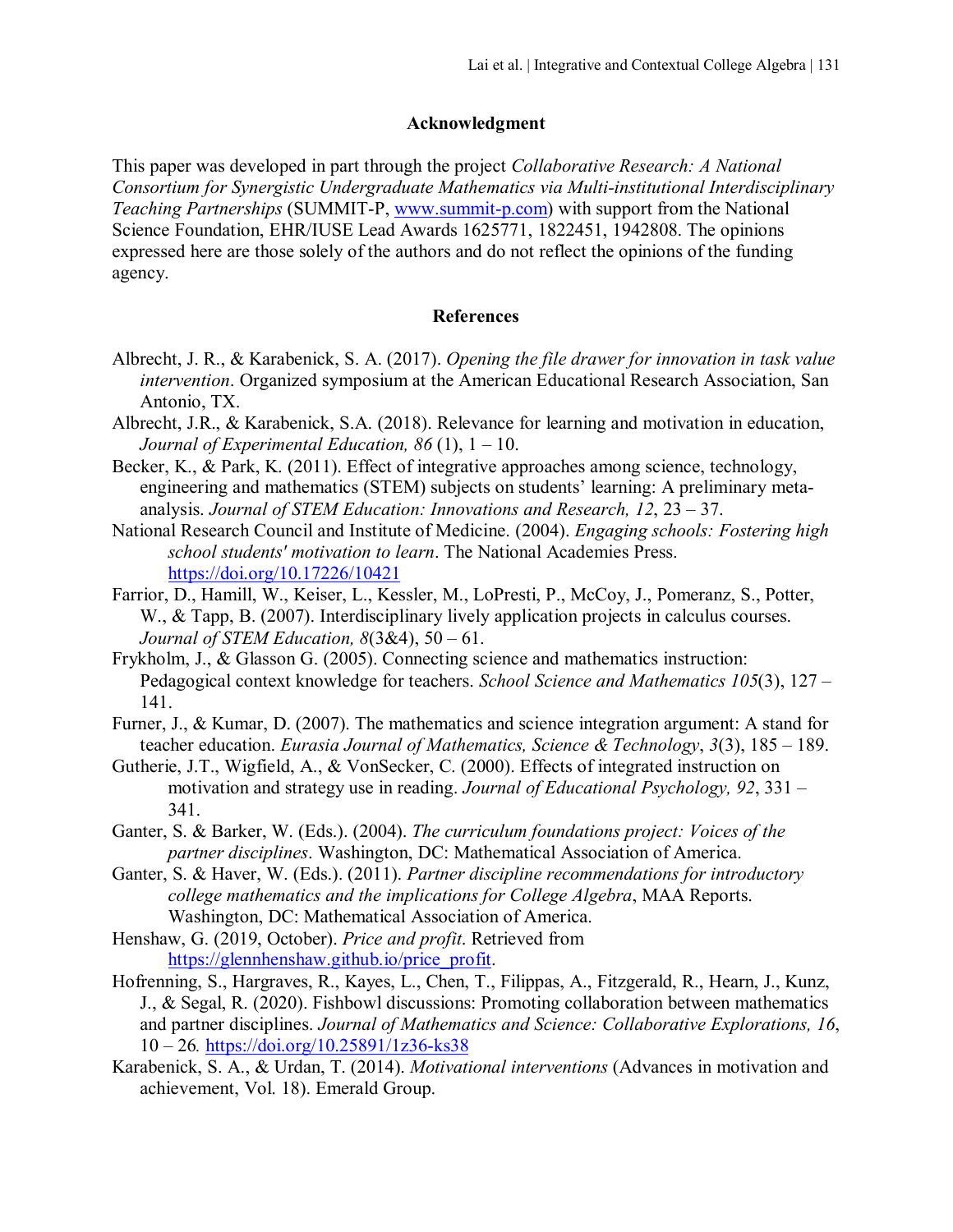Khan Academy. (2018). *Khan academy*. Retrieved from<https://www.khanacademy.org/>

- Lave, J., & Wenger, E. (1991). *Learning in doing: Social, cognitive, and computational perspectives. Situated learning: Legitimate peripheral participation.* Cambridge University Press. [https://doi.org/10.1017/CBO9780511815355](https://psycnet.apa.org/doi/10.1017/CBO9780511815355)
- Lazowski, R. A., & Hulleman, C. S. (2016). Motivation interventions in education: A metaanalytic review. *Review of Educational Research*, *86*(2), 602 – 640.
- Lenning, O., & Ebbers, L. (1999). The powerful potential of learning communities: Improving education for the future. *ASHE-ERIC Higher Education Report*, *26*(6). Washington, DC: George Washington University. Retrieved from <https://files.eric.ed.gov/fulltext/ED428606.pdf>
- Pang, J., & Good, R. (2000). A review of the integration of science and mathematics: Implications for further research. *School Science and Mathematics,100*(2), 73 – 82.
- Putnam, R.T., & Borko, H. (2000). What do new views of knowledge and thinking have to say about research on teacher learning? *Educational Research*, *29*(1), 4 – 15.
- Riskowski, J. L., Todd, C. D., Wee, B., Dark, M., & Harbor, J. (2009). Exploring the effectiveness of an interdisciplinary water resources engineering module in an eighth grade science course. *International Journal of Engineering Education, 25*(1), 181 – 195.
- Sanders, M. (2009). STEM, STEM education, STEM mania. *Technology Teacher, 68*(4), 20 26.
- Smith, J., & Karr-Kidwell, P. (2000). *The interdisciplinary curriculum: A literary review and a manual for administrators and teachers*. Retrieved from <https://files.eric.ed.gov/fulltext/ED443172.pdf>
- Stinson, K., Harkness, S., Meyer, H., & Stallworth, J. (2009). Mathematics and science integration: Models and characterizations. *School Science and Mathematics,109*(3), 153 – 161.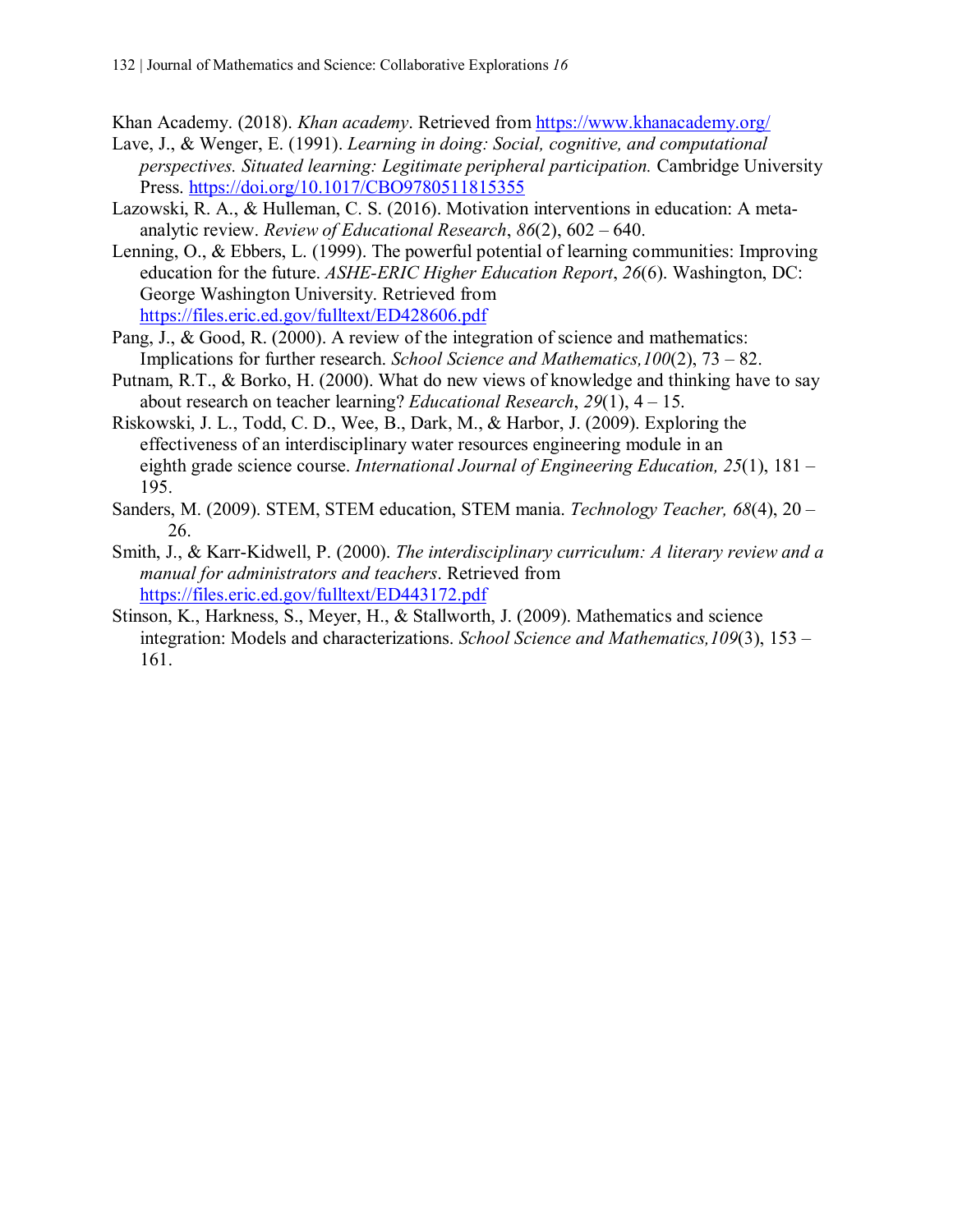## **Appendix A**

Economics faculty summarized their mathematical needs in economics courses as the following wish list.

- 1. Basic arithmetic and algebraic skills—equations and algebra, effects of changing parameters in linear equation.
- 2. Calculating area of relatively simple geometric figures.
- 3. Plot numbers, interpret graphs, linear/exponential data/graph.
- 4. Graphing and interpreting linear equations, slope of line, slope at a point, increasing at an increasing/decreasing rate.
- 5. Two linear simultaneous equations.
- 6. Total/average/marginal concepts.
- 7. Natural log for linearizing data.
- 8. Compound interest rate.
- 9. Using multiple variables/parameters, variables names other than x, y parameters can be stated numbers or alphabetical letters, practical limits on the values of variables.
- 10. Supply-And Demand Analysis:
	- Graphs (P is treated as the dependent variable and graphed on the Y-axis. Quantity Q is regarded as the independent variable and is placed on the X-axis).
	- Systems of Equations (implicit or explicit form) (Solving a system of supply and demand equations algebraically to find the equilibrium point (Price and Quantity).

## 11. Break-even Analysis:

The breakeven point (Profit  $= 0$ ) is found both algebraically and graphically by solving linear or/and quadratic functions (Revenue and Cost curves)

12. Income Determination Models:

 $Y = C + I + G + (X - M)$  where Y = Income; C = Consumption; I = Investment; G = Government Expenditures;  $X =$  Export; M = Import. By substituting the information in a model, we solve for the equilibrium level of income. Aggregation of the variables on the right-hand side of the equation allows the equation to be graphed in two-dimensional space.

13. IS-LM Analysis:

IS-LM analysis seeks to find the level of income and the rate of interest at which both the commodity market and the money market will be in equilibrium. This can be accomplished with the techniques used for solving a system of simultaneous equations. (Matrix Algebra).

- 14. Optimal Allocation of Scarce resources among Competing Products: Optimizing a profit or cost function subject to several inequality constraints by way of linear programing (using graphs).
- 15. Maximization and Minimization (Cost, Revenue, and Profit) : Math Concepts covered: Maxima, Minima, Increasing and Decreasing Functions, Concavity and Convexity, Quadratic and Cubic functions, inflection Points, and Optimization Functions. (Differential Calculus: Uses of the Derivative)
- 16. Production functions, Economic Growth, Homogeneous Function, Production curve: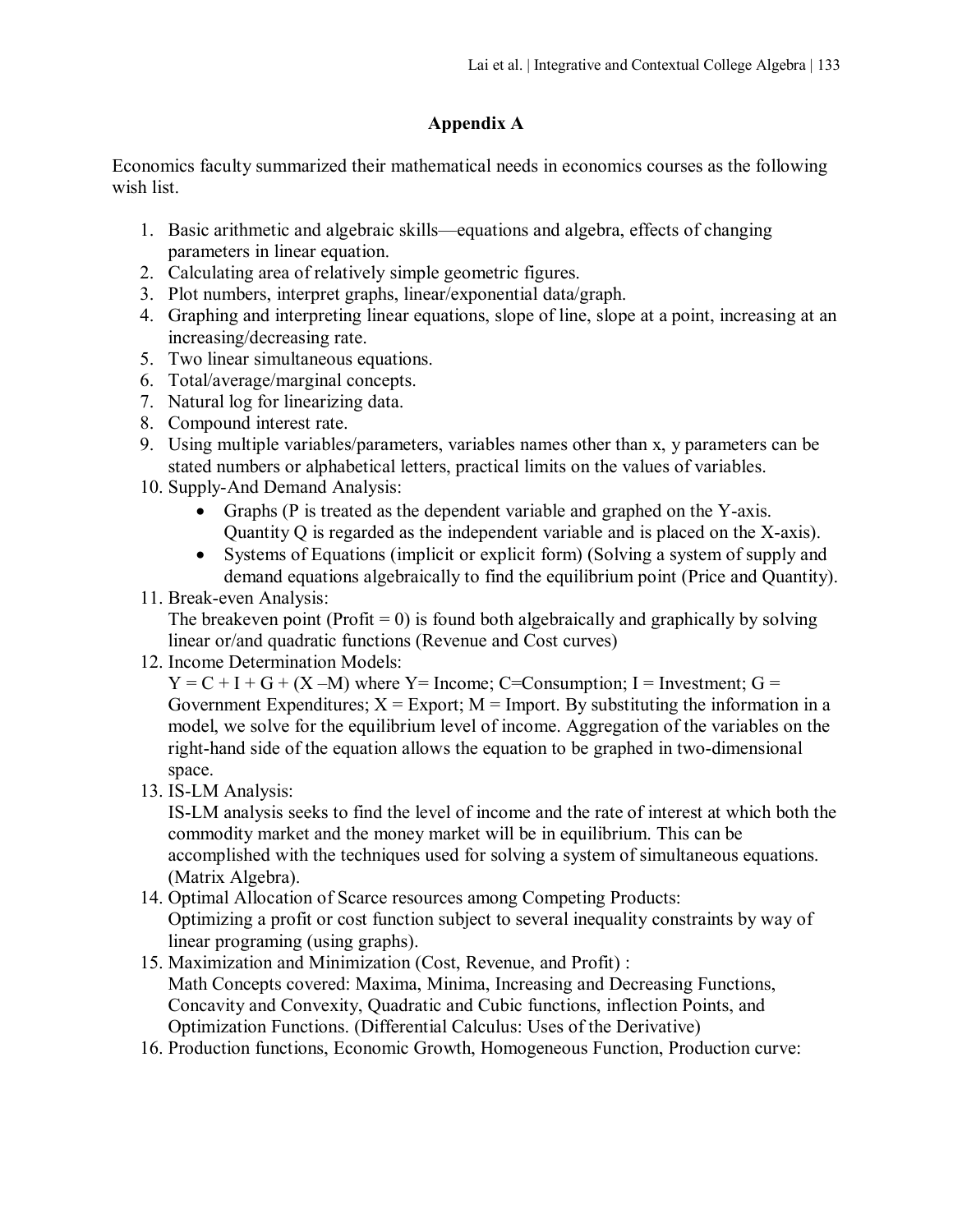Estimating growth rates from data points. Profit or Sales function growing consistently over time, annual growth rates can be measured and a natural exponential function estimated through a system of simultaneous equations.

- 17. Exponential and Logarithmic Functions.
- 18. Consumers' and producers' surplus:
	- Shaded areas under/above Demand/Supply curves below/above price line calculated mathematically by way of Integrals Calculus.
	- The shaded areas (triangles...) are used to analyze the market efficiency and the economic welfare of the society.
	- Integral calculus is also used to integrate a marginal cost function to find a total cost function or to integrate marginal revenue function to find a total revenue function.
- 19. Natural Growth of Income, Investment Theory, Capital Accumulation, and Marginal Efficiency of Capital and Consumer Demand Elasticity Math Topics covered: Natural log, Integration

## **Appendix B**

## **Assignment: Analyzing Cost and Revenue**

#### *Introduction*

Cost, revenue and profit functions may take parabolic forms. In many business and economics applications, our most important goal is to maximize revenue, profit or minimize cost. We may be able to find the price or the quantity of goods and services that maximizes profit, revenue and minimizes cost by using quadratic formula and vertex formula. The goal of this project is to enhance the understanding of quadratic functions and how to find the maximum/minimum.

## *Question 1:*

If you have the chance to start a business, what business would you choose? Why?

## *Question 2:*

Starting and running a business requires time, effort, hard work and in particular money. What kind of costs do you expect to have to pay in order to start and run your business? Please list them and explain why you need them.

#### *Question 3:*

Some costs are fixed, which are called **fixed costs**, such as equipment and buildings. Some cost are variable, which are called **variable costs,** such as labor and material. Please explain what costs in the Question 2 are fixed costs, and what are variable costs. In general, the total cost consists of variable costs and fixed costs.

## *Question 4:*

In order to keep your business running, you need to make **revenue**. Revenue is the money that comes into the business from customers. Suppose you know the number of products your business sold and the price you sold them at, how can you calculate the revenue? What strategies could you use in order to increase your business' revenue?